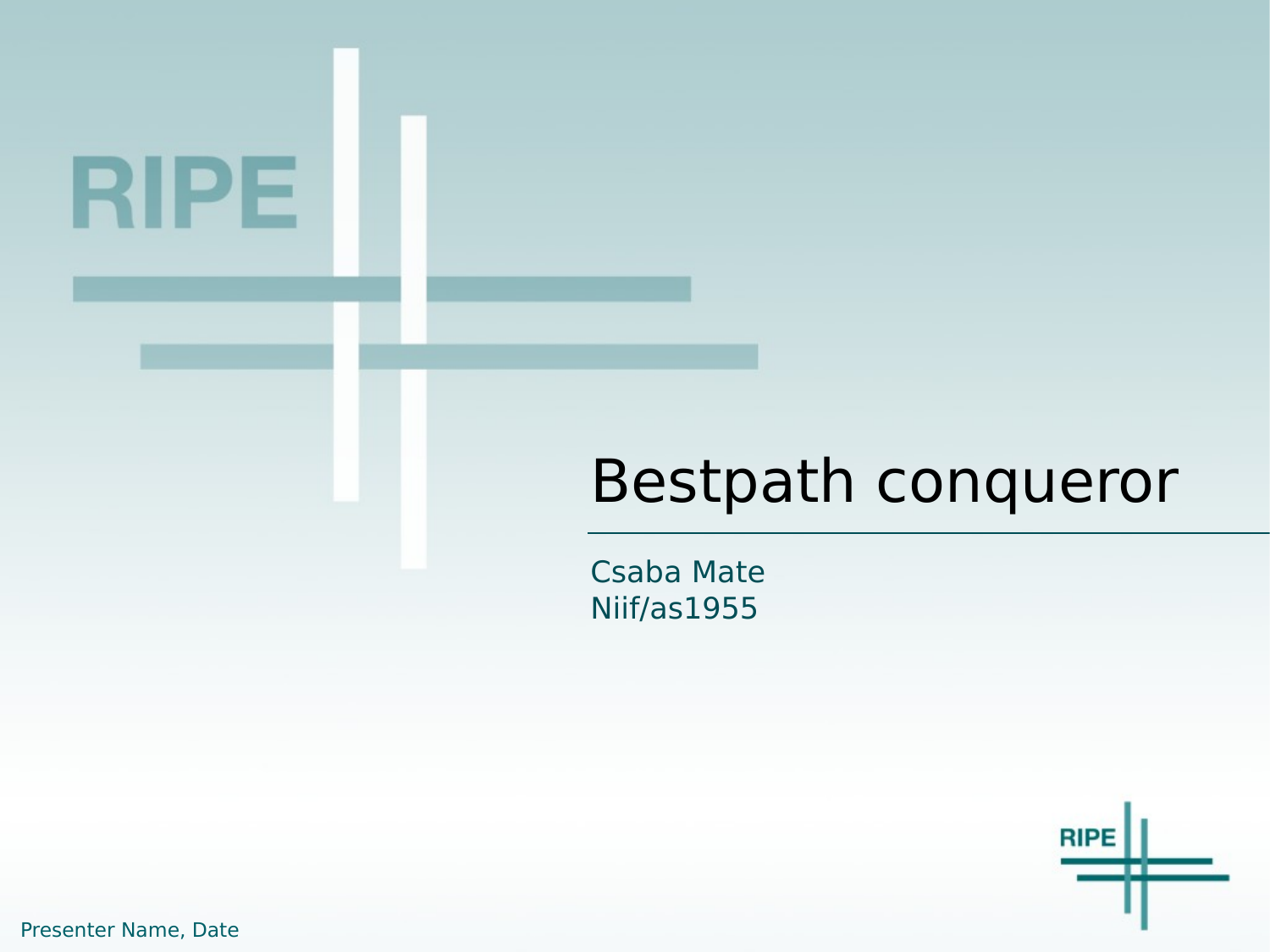### Bestpath conqueror

What happens in an active-backup scenario when active pe's link goes down? 1) Old pe sends the withdraw 2) rrs process it, computes new exit point and flood this information 3a) other pes reprogram their linecards 3b) new pe reprogram their linecards – What if one rr is faster then other?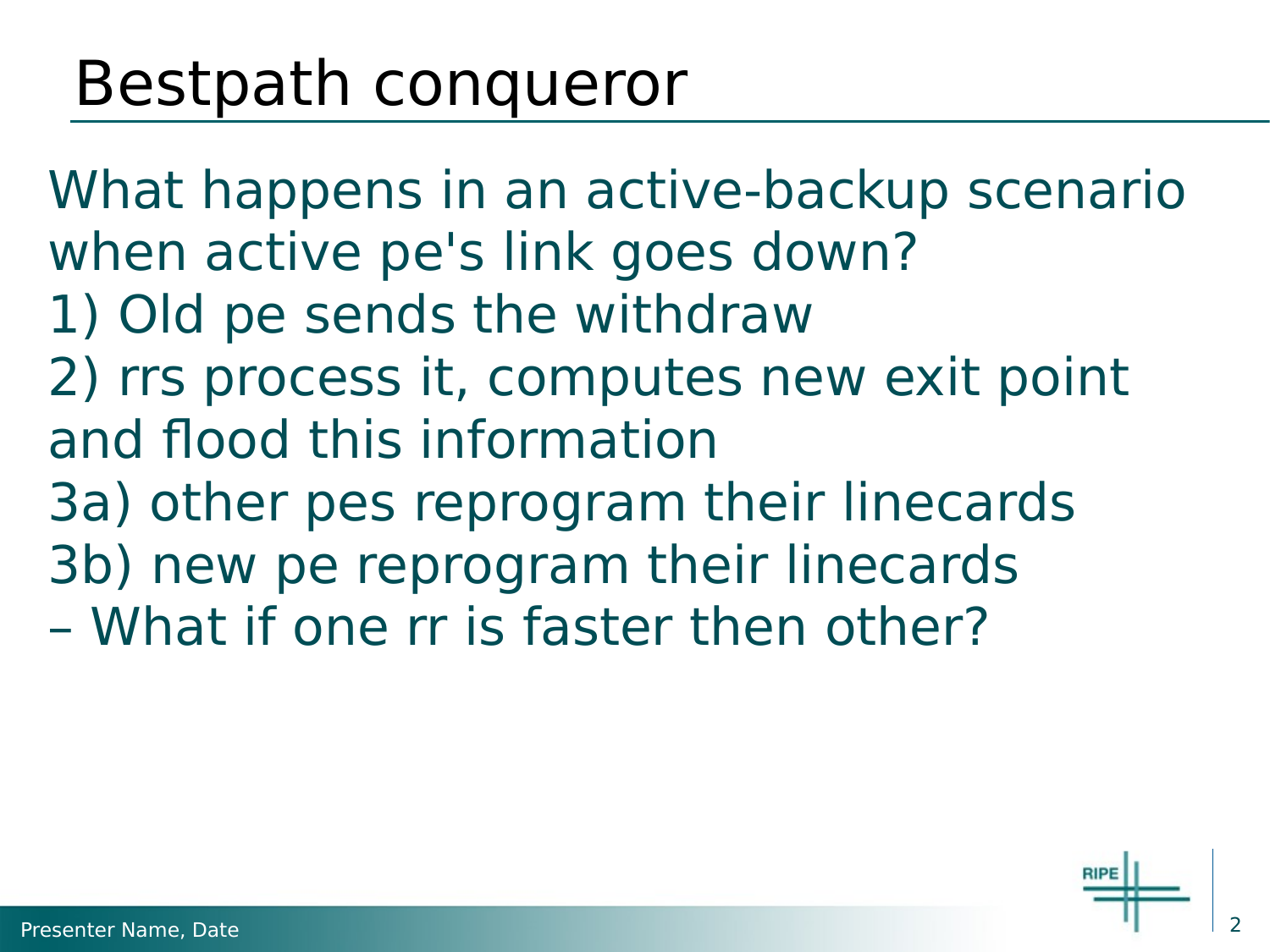### Bestpath conqueror

– What if one rr is faster then other? 1) Other pe's wont change to new pe until all the rrs sent the update about new nexthop, because until a better locpref route exists for a prefix, they'll prefer that one 2a) in case of connected lan, backup pe forwards by default 2b) in case of ebgp learnt prefix, the same happens as in point 1. –What can we do to speed up convergence?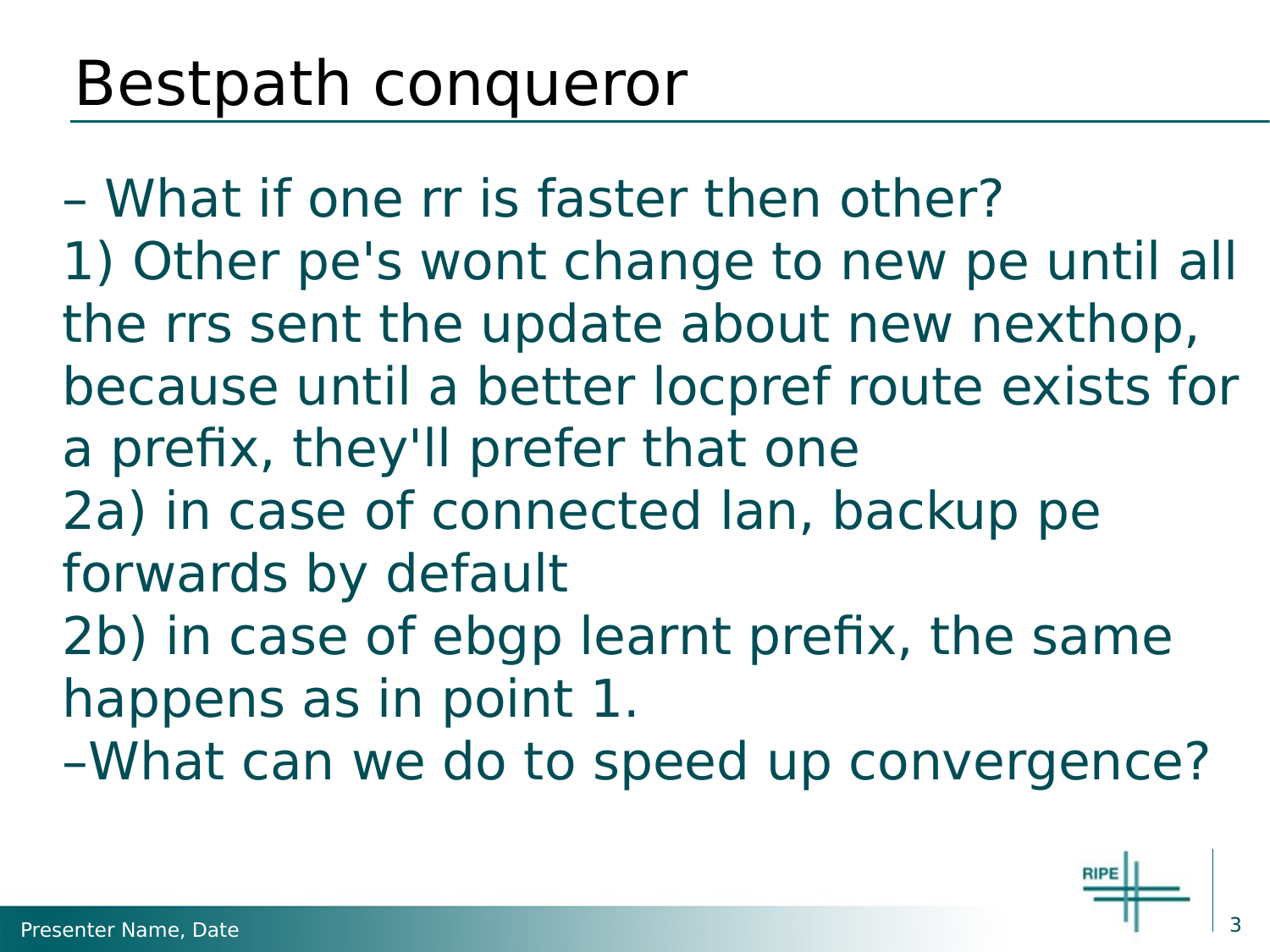The idea is that on the fast rr, you can offset the locpref in the outgoing prefixes by a big number, or better, adding 1 to the previous bestpath's locpref. In this way, all the other pes will switch immediately to the new exit point. On the backup pe, you've to use local hot potato routing. In this case it'll forward all

the time, as in case of connected network.